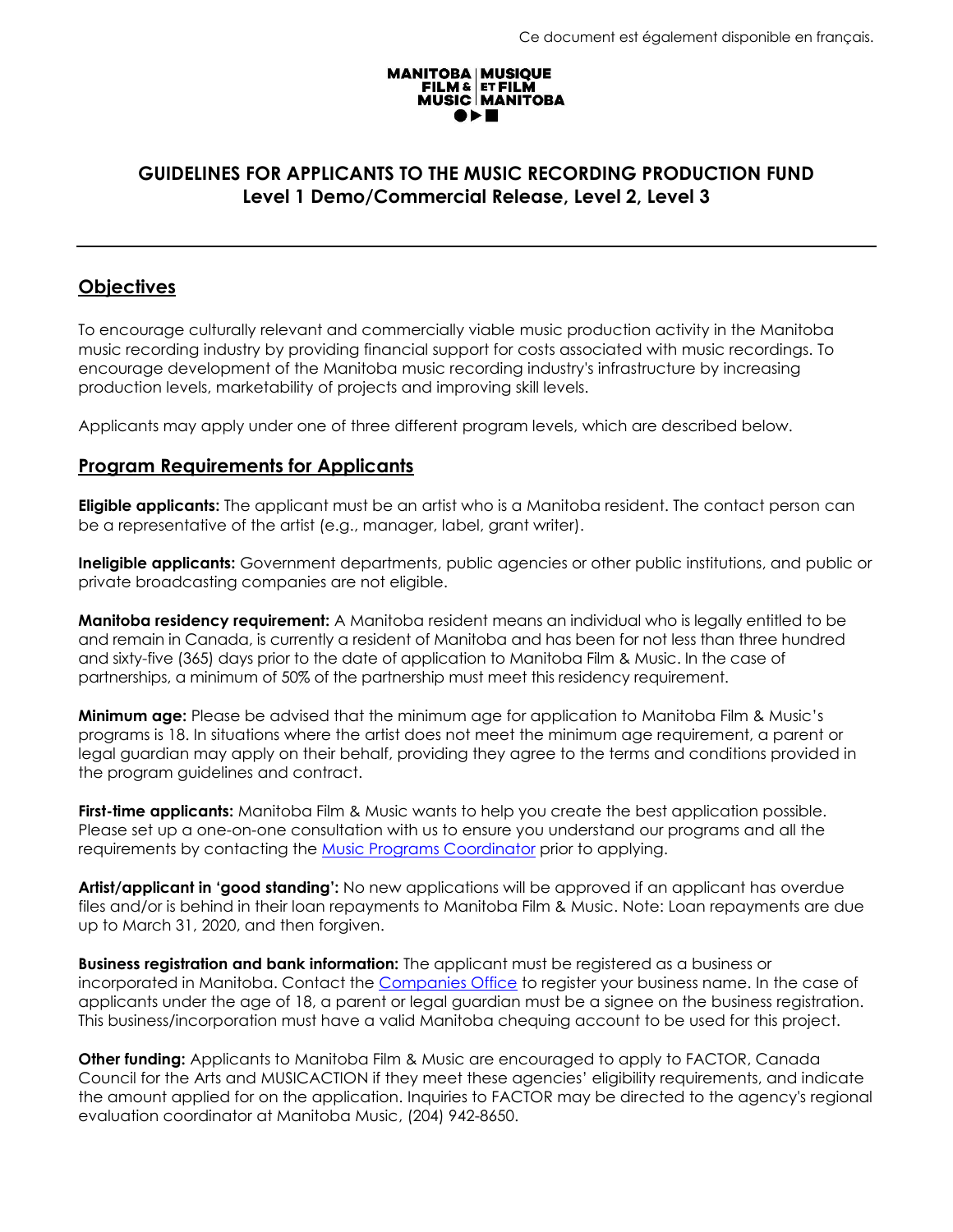#### **Recording Program Guidelines for All Levels**

**Eligible recording projects:** All types and genres of commercially viable music recordings are eligible to apply. Compilations by artists, record labels, management companies and other such groups are not eligible. Live theatre or film projects not directly tied to a commercially released soundtrack recording are not eligible. Soundtracks must be commercially released and sold separately from the theatre or film project.

**Note:** As of April 1, 2022, Manitoba Film & Music will accept applications for projects that have completed recording and are at the mixing phase for the project.

**Unreleased songs:** The songs submitted with the application to the Level 1, 2, and 3 recording programs and intended for the finished project must be unreleased.

**Ownership:** Copyright in completed projects must be beneficial and equitably owned by eligible Manitoba residents or eligible Manitoba companies.

**Manitoba Film & Music accredited recording service:** For all applications the recording and/or mixing must occur using an accredited recording service (studio, mixer, or producer) for the project to be eligible. Mixing costs are only eligible if the mixing is done in Manitoba. Mastering can occur at any mastering studio and be considered an eligible expense. Note: additional points in the jury scoring are awarded for applications fully completed at Manitoba facilities. See program details below. Studios, mix engineers or producers seeking accreditation should visit [www.mbfilmmusic.ca](http://www.mbfilmmusic.ca/) for more information**.**

**Three application rule**: An application is only eligible to be submitted three times to the juried recording program. After being declined for the third time, the artist would only be eligible to apply to the music recording production fund with a different recording project.

**One application per deadline:** Applicants may only apply to one music recording production fund level per deadline and may only be approved to each recording level once per fiscal year (April 1–March 31).

**Two-year release window:** Artist must release completed recording within two years of receipt of the letter of commitment. If artist fails in this, the funding awarded may be cancelled and all advanced funds must be returned. If the funds are not returned the artist will be placed in default.

#### **Deadlines for Applications**

**Application deadlines:** Manitoba Film & Music shall endeavour to hold juries three times a year. Current recording program deadlines are posted on [www.mbfilmmusic.ca.](http://www.mbfilmmusic.ca/) Fully completed applications must be submitted by email before 5 p.m. for each scheduled deadline. Incomplete applications or applications received after the deadline will be declined. Recording and/or mixing can commence and related expenses be incurred up to 30 days prior to the application being received.

**Emailed applications only:** Manitoba Film & Music is only accepting applications by email to music@mbfilmmusic.ca. Applications must be in a downloadable Google Drive or Dropbox folder, and labeled "Artist Name – Program Applied For." All documents must be in PDF format. Application materials will not be returned. All submissions become the property of Manitoba Film & Music.

**Application forms:** Applications must be completed on current Manitoba Film & Music-supplied application forms. Self-generated documents, such as Word documents or Excel spreadsheets, will not be accepted. Check our website for the current editions of all applications and guidelines.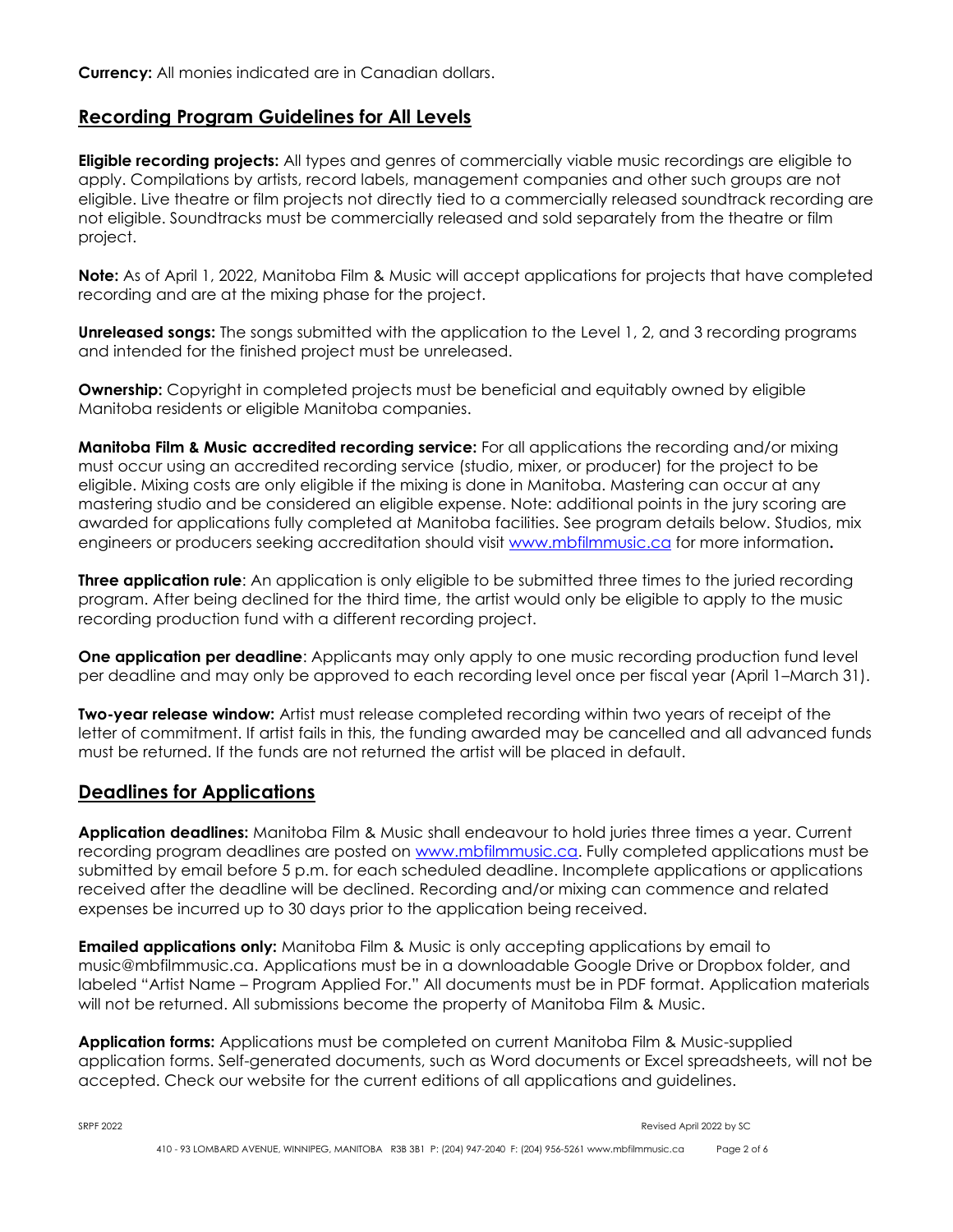# **LEVEL 1—DEMO or COMMERCIAL RELEASE**

## **Level 1 overview**

To encourage the production of a high-quality recording by individual Manitoba recording artists or groups, which may be used as a demo or released commercially. Applicants may apply to record a minimum of one (1) song. The program will only allow for tracking in a non-accredited facility (such as a home studio, jam space, etc.) if the project is done in partnership with a local Accredited Recording Service, where the accredited professional is serving as the producer or mixer. Manitoba Film & Music's contribution will be in the form of a grant. Artists may only access this program once per fiscal year (April 1–March 31).

**Demo**: A demo is defined as a recording not intended for release or sale through any medium, including streaming. The project plan will highlight what the demo will be used for including: studio experience; soliciting an agent, manager, publicist, etc.; application to festivals, and so on. Production support is available up to 100% of the total approved budget, to a maximum of **\$2,000**.

**Commercial release:** A commercial release is defined as a recording intended for sale through any and all media. The marketing plan will highlight where it will be released, how it will be promoted, tour plans, etc. Production support is available up to 100% of the total approved budget, to a maximum of **\$3,000.**

# **LEVEL 2 PROGRAM—EP or FULL-LENGTH ALBUM**

#### **Level 2 overview**

To encourage the production of recordings of five (5) or more songs by individual Manitoba recording artists or groups to be released for sale through any and all media. Manitoba Film & Music's contribution will be in the form of a grant and may be up to 75% of a project's total budget, to a maximum of **\$10,000**. Tracking or mixing must occur at an accredited studio or with an accredited mix engineer or producer. Mixing must occur in Manitoba to be an eligible expense. Mastering can occur at any facility. The recording must be commercially released following its completion.

# **LEVEL 3 PROGRAM—FULL-LENGTH ALBUM**

# **Level 3 overview**

To encourage the production of full-length recordings (minimum six [6] songs or twenty [20] minutes of music) by individual Manitoba recording artists or groups to be released for sale through any and all media. Manitoba Film & Music's contribution will be in the form of a grant and may be up to 60% of a project's total budget, to a maximum of **\$20,000**. Tracking or mixing must occur at an accredited studio or with an accredited mix engineer or producer. Mixing must occur in Manitoba to be an eligible expense. Mastering can occur at any facility. The recording must be commercially released following its completion.

#### **Level 3 additional eligibility criteria**

For level 3 applications, the artist must have Manitoba Film & Music-recognized distribution **AND** have attained a minimum number of approved sales in order to apply for the program. Manitoba Film & Musicrecognized distribution and minimum sales requirements may be achieved in the following ways:

#### 1. **Manitoba Film & Music-recognized distributor:** The artist must be party to an executed agreement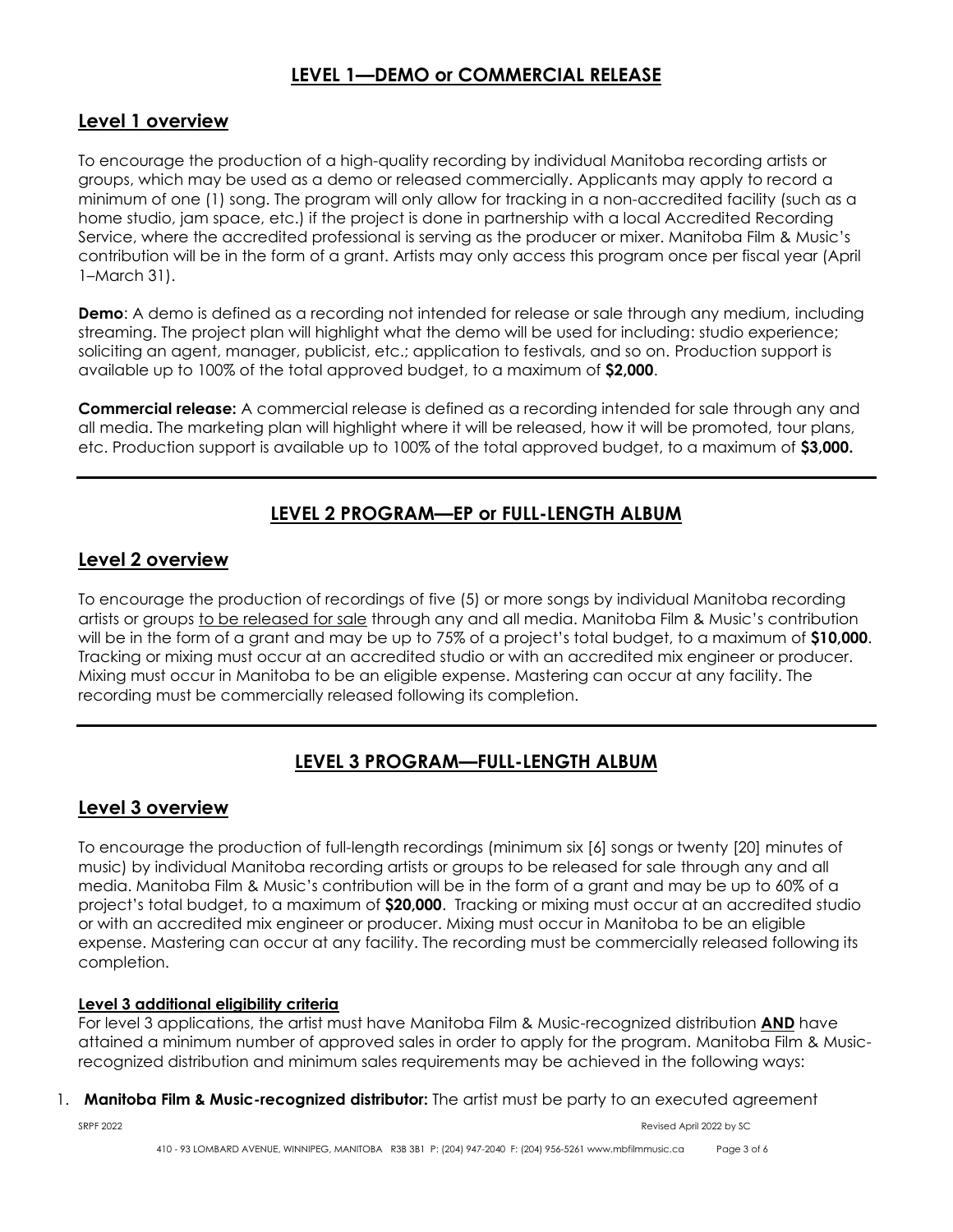assuring national distribution of the proposed recording. Please see the list of approved distributors on Manitoba Film & Music's [website.](https://mbfilmmusic.ca/en/music/accredited-studios)

- 2. **Minimum sales requirement**: The artist must have sold a minimum of 750 units of their most recent release through any combination of physical sales, streams and/or monetized downloads\*. These are quantified as follows:
	- a) Physical sales
		- i) Each CD sold is equivalent of one unit sold
	- b) Download sales and streaming
		- i) Full album sales Each paid full-album download is the equivalent of one unit sold
		- ii) Individual track sales Five paid individual track downloads are the equivalent of one unit sold

iii) Streams – 1,500 on-demand album streams are the equivalent of one unit sold

*\*Must be supported by a current sales report from distributor*

## **Evaluation Process, All Levels**

**Jury procedures and assessment**: All projects will be submitted to a jury of peers for evaluation and must be approved by two juries unanimously. All submissions are evaluated based on the quality of the music, lyrics, vocals, musicianship, originality, radio airplay and sales potential, production team, artist history, touring plan and, particularly, the project/marketing plan.

**Timeline for approvals/decline notices:** Processing and evaluation of applications will commence as soon as possible after the deadline dates. Manitoba Film & Music will endeavour to notify all applicants of the results within eight weeks.

#### **Eligible Expenses**

**Eligible expenses:** All expenses directly related to the production of the recording may be eligible (for example, Manitoba recording studio and mixing costs, artist fees, producer fees, mastering, manufacturing, etc.). These expenses must be set out in advance in a budget submitted along with the application and approved by Manitoba Film & Music prior to the commencement of recording.

Any expenses incurred more than thirty (30) days before the application is submitted will not be accepted.

**In-house costs**: In-house costs are not accepted as eligible expenses.

**Manufacturing costs:** When a label pays for manufacturing and bills the artist at above manufacturing cost rates (e.g., wholesale), Manitoba Film & Music will only allow the artist to claim the actual per-unit manufacturing cost.

**Self-producing artists**: In situations where the artist is self-producing a record in their own accredited studio, the studio costs are ineligible (these are considered in-house). Self-producing artists can claim either an artist or self-producer fee to a maximum of \$300 per day, plus a per diem of \$45. Both fees and per diems are capped at one day per song recorded (one song recorded = \$300 plus a per diem of \$45). Please note: Self-producing artists can only claim either an artist fee or producer fee.

**Out of province producer fees:** If an artist has engaged an out of province producer, the producer's fees and travel expenses for working in an accredited Manitoba studio are eligible. Prior approval of such expenses by Manitoba Film & Music is required.

**Per diems and artist fees:** Per diems are capped at \$45 per artist, per day in the studio. Artist fees are capped at \$300 per day. Musicians can only claim artist fees and per diems for tracking the recording,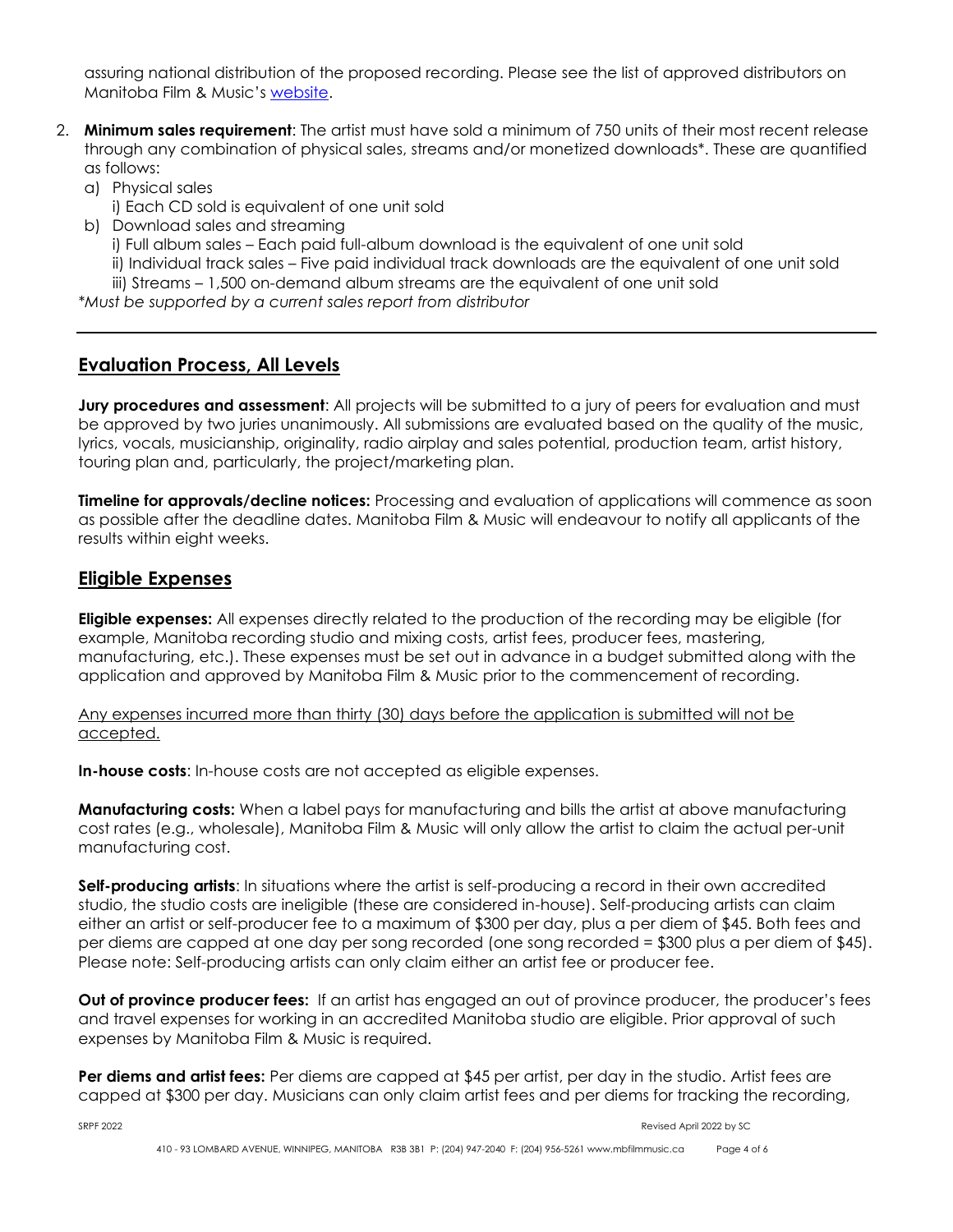not mixing or mastering. These expenses may be paid in cash and submitted for cost reporting purposes on a single signed receipt per person, for the full amounts paid out. Artist fees may be included as a donated service, paid expense or a combination of the two, not to exceed \$300 per day\*. In order to claim artist fees and per diems, a valid receipt signed by the recipient must be included in the final reporting.

\*Manitoba Film & Music will permit an applicant to pay higher rates but will only allow the maximum of \$300 per day to be claimed as an eligible artist services day rate expense.

**Donated investment:** Donated investment will be recognized as an eligible cost. Manitoba Film & Music will recognize up to a maximum of 25% of the final accepted total costs of the project in donated investment. Artist fees may be donated to a maximum of \$300 per day, per person performing, and a valid signed receipt must be submitted for cost reporting. If the full artist fee is claimed as donated, then no paid portion will be eligible. Only those donated expenses which appear on invoices shall be accepted.

**Administrative fee:** An administrative fee is recognized as an eligible cost. Manitoba Film & Music will recognize up to a maximum of 15% of the final accepted total costs of the project or \$1,500, whichever is less, as the administrative fee.

#### **Financial Participation**

**Financing plan:** Applicants must demonstrate the financial ability to manage and complete the project based on the budget submitted. A financing plan must be submitted along with the application. The financing plan can consist of a written statement saying how the applicant plans to finance the budget shortfall not covered by Manitoba Film & Music funding or other funds/revenues.

**Funding contributions:** Applicants must disclose all other sources of financial assistance for the project. Manitoba Film & Music's contribution to the project combined with any other funding, including government or terrestrial radio programs, cannot exceed 100% of the total eligible budget.

**Manitoba Film & Music credit and logo**: Manitoba Film & Music's logo must be placed on all materials produced for this project as credit for funding and include the phrase, "Produced with the financial participation of Manitoba Film & Music." Please refer to the [resources section](https://mbfilmmusic.ca/en/film/resources) of our website for printready graphics.

**Approvals:** Approval of all applications is at the discretion of Manitoba Film & Music. Manitoba Film & Music may impose modifications to the budget submitted.

**Project changes**: It is the applicant's responsibility to inform Manitoba Film & Music of any changes to the original budget, the creative direction, or the financing structure of the project in order for the project to remain eligible for funding.

**Recoupment rules**: As of April 1, 2020, all recording programs are grants. Applicants with outstanding loans must deliver up-to-date reports for the period ending March 31, 2020. The terms of the loans are detailed below:

Any music recordings commercially released on CD, or any other physical formats, are subject to a recoupment amount payable to Manitoba Film & Music of \$1 per unit sold. Manitoba Film & Music will also be entitled to recoup 10% of digital sales and all other revenue paid to the applicant from the sale of masters recorded under this program. This revenue may include, but shall not be limited to, online sales and licences for film and television. The Manitoba applicant/artist applying is solely responsible for all reporting and repayment for this project.